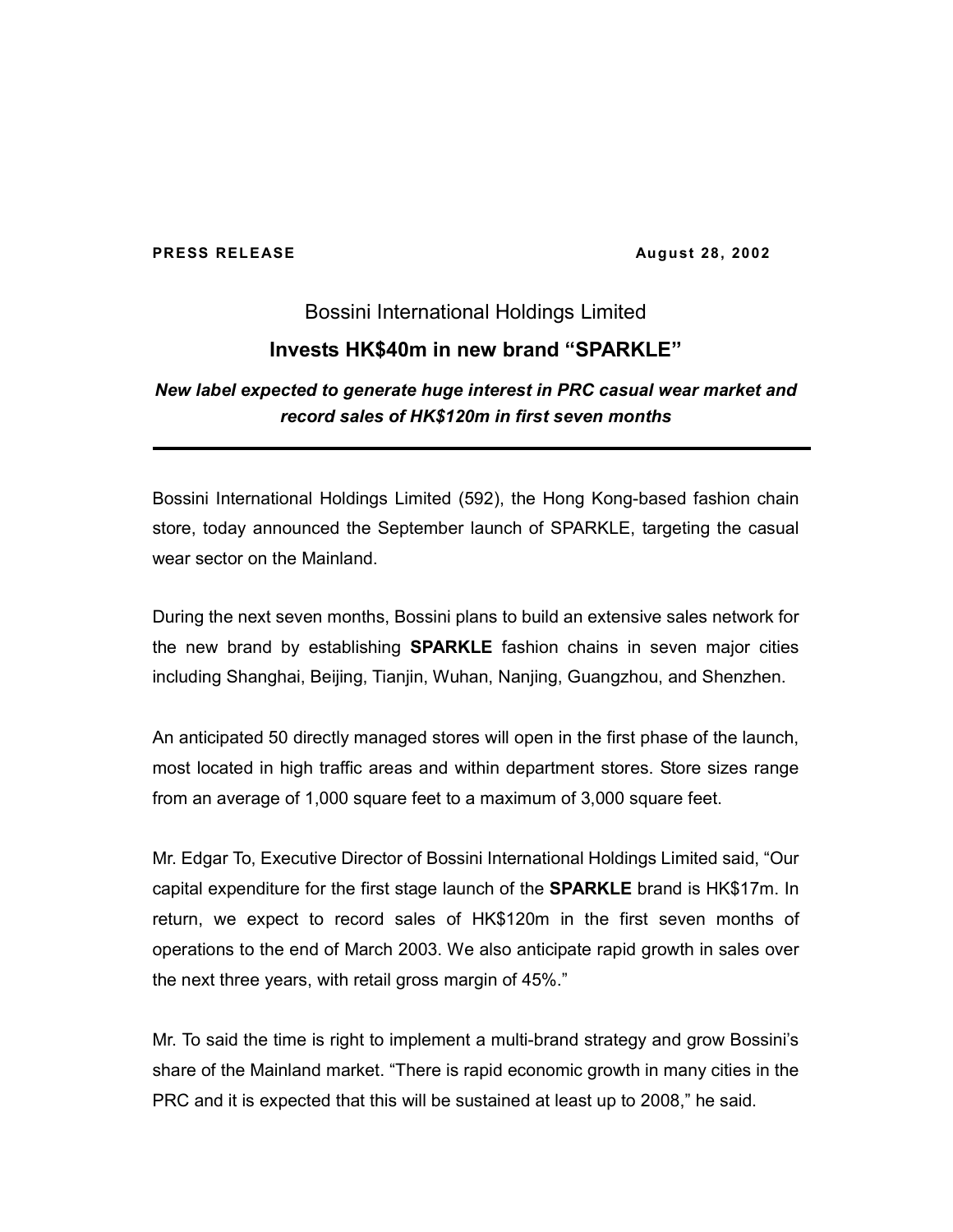Mr. To added that there are numerous examples of success when international brands have implemented a multi-brand strategy. "We believe that this strategy is both opportune and applicable to the mainland market because consumers there now spend not only on daily necessities but also to improve their outlook, gain inspiration and demonstrate personal success with stylish and trendy products," he said.

"Furthermore, the prior success and market position of **bossini** products in China provides an excellent foundation for the extensive development and anticipated success of the **SPARKLE** brand," he said.

Marketed as 'Everyday fashion that adds **SPARKLE** to people's lives', the concept behind the collection is a stylish, shining and healthy image that emphasizes **SPARKLE** garments as trendy options. **SPARKLE** focuses mainly on the low to medium price market and the 20-40 years age group, and brings to stores over 150 new product items for men and women.

Discussing the competitive advantage, Mr. To said that offering super-value products with good quality and reasonable prices differentiates **SPARKLE** from other brands.

"In order to create maximum awareness and build up the image of a unique and quality fashion chain, Bossini will spend HK\$23m promoting the **SPARKLE** brand in the first stage. As the PRC is a huge market, we will focus our resources on targeted promotions. In addition, Bossini is delighted to announce Ms. Kelly Chen as the SPARKLE spokesperson. Kelly is always chic, stylish and lives a shining and healthy lifestyle that is very close to the image we wish to project," Mr. To said.

Ms. Kelly Chen, spokesperson of **SPARKLE,** will be present at the premier launch ceremony and fashion show at Shanghai Youth Palace (上海少年宮) on September 21.